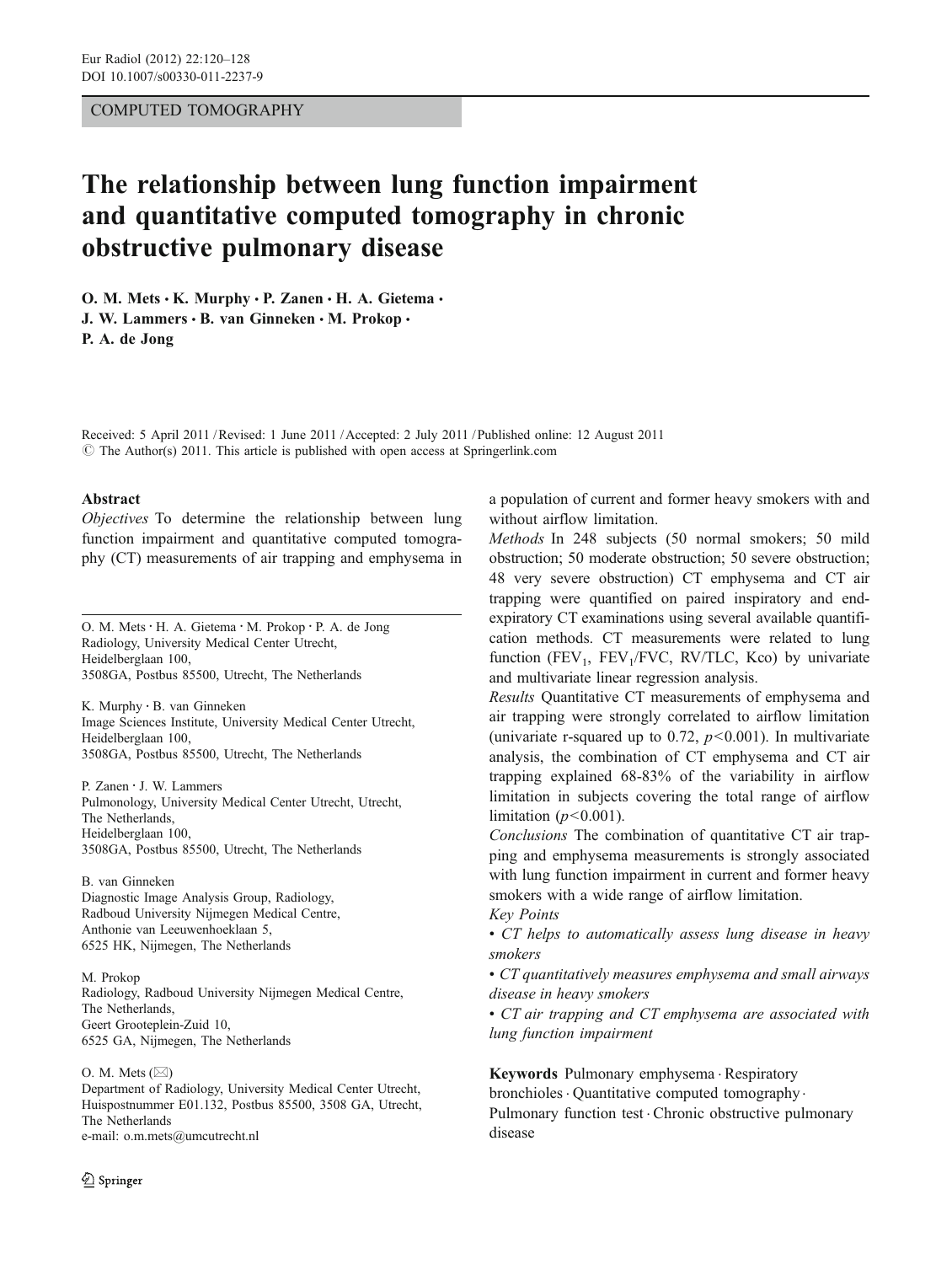#### Introduction

Chronic Obstructive Pulmonary Disease (COPD) is characterized by chronic airflow limitation, and its severity is graded according to the Global Initiative for Chronic Obstructive Lung Disease (GOLD) criteria [\[1](#page-7-0)]. The airflow limitation in COPD patients is caused by parenchymal destruction (i.e. emphysema) and small airways disease with airway inflammation and airway remodeling, which leads to expiratory airway obstruction and air trapping [[2](#page-7-0), [3\]](#page-7-0). Emphysema has been quantified in vivo by computed tomography (CT) for decades [\[4](#page-7-0)], but in vivo detection of small airways disease has been difficult since these small airways (diameter  $\leq$ 2 mm) can not be visualized directly with current CT techniques. Nakano et al suggested that measurements of large airway wall thickening can be used as an indirect sign of small airways disease [\[5\]](#page-7-0). However, quantification of airway wall dimensions remains technically challenging. Alternatively, air trapping on end-expiratory CT may be easier to quantify, and is possibly a more direct measurement of small airways dysfunction. For this, the main challenge is to separate air trapping due to small airways disease from air that remains in emphysematous spaces after expiration [\[6](#page-7-0)].

Separate quantification of air trapping and emphysema is relevant for two reasons. First, COPD is a disease with a wide heterogeneity [[7](#page-7-0)–[10\]](#page-7-0), and COPD phenotyping may be possible when quantitative CT is combined with clinical and physiological characteristics. Second, quantitative CT of COPD components might gain a role in (early) diagnosis of the disease; a risk estimate for COPD may be calculated from CT data, providing additional information in subjects who undergo CT. This strategy may be especially interesting in lung cancer screening, where large numbers of CT examinations are obtained in heavy smokers. Here, CT may reveal 'hidden' disease in undiagnosed COPD patients, and might reveal disease in patients with lung function still within the normal range [[11](#page-7-0)].

The purpose of this study was to determine the relationship between lung function impairment and quantitative CT measures of air trapping and emphysema in heavy smokers with and without COPD.

## Methods

To study COPD in a lung cancer screening trial [\[12](#page-7-0)], pulmonary function tests (PFT) and an expiratory CT data acquisition had previously been added to the screening protocol in our center. In the present study, we automatically assessed emphysema and air trapping in CT examinations obtained in this lung cancer screening population.

Since limited subjects with severe airflow limitation were present in the screening trial, we added clinical subjects to be able to study the total range of COPD.

This retrospective study was approved by our institutional ethics board; written informed consent was obtained in the screening trial participants, and waived for the clinical subjects.

## Subjects

Within the lung cancer screening trial participants, random samples of 50 subjects were drawn for each GOLD stage [\[1](#page-7-0)], resulting in 50 GOLD 1, 50 GOLD 2 and 24 GOLD 3 subjects. The clinical subjects underwent outpatient inspiratory and expiratory CT and PFT examination for evaluation of COPD and/or lung transplantation screening. Cases with GOLD 3 of GOLD 4 were selected. No CTs contained major breathing artifacts, and scans with signs of acute pneumonia were excluded. The GOLD 3 study population was extended to 50 subjects with a random sample of clinical subjects. The GOLD 4 group consisted of all available clinical subjects  $(N=48)$ .

Additionally, we selected a group of normal smokers from the screening trial participants. We defined 'normal smoker' as two normal lung function tests with at least a two-year interval, plus a slow rate of lung function decline. Normal lung function was defined as  $FEV<sub>1</sub>$  (forced expiratory volume in one second) >80% predicted and  $FEV<sub>1</sub>/FVC$  (forced expiratory volume in one second / forced vital capacity)  $>70\%$ . A slow rate of decline was defined as an  $FEV_1$  decline less than 29 ml per year [[13\]](#page-7-0). Seventy subjects fulfilled these criteria, of whom 50 were randomly selected.

### Pulmonary function testing

Spirometry, body plethysmography and diffusion capacity testing was obtained according to ERS guidelines [[14\]](#page-7-0). PFT was performed with ZAN, Oberthulba, Germany. Spirometry was obtained in all subjects and included forced expiratory volume in 1 second ( $FEV<sub>1</sub>$ ), forced vital capacity (FVC) and the ratio of forced expiratory volume in 1 second over forced vital capacity ( $FEV<sub>1</sub>/FVC$ ). Data on bronchodilator use on the day of examination was not available, and reversibility with bronchodilation was not assessed. Due to restrictions in testing capacity during screening rounds, extensive pulmonary function testing was only performed in a subgroup of subjects. For our study population, RV/TLC (ratio of residual volume to total lung capacity) was available in 121 subjects, and Kco (ratio of diffusion capacity over alveolar volume) in 103 subjects. For lung cancer screening subjects, PFT was performed on the same day as CT. For clinical subjects, the PFT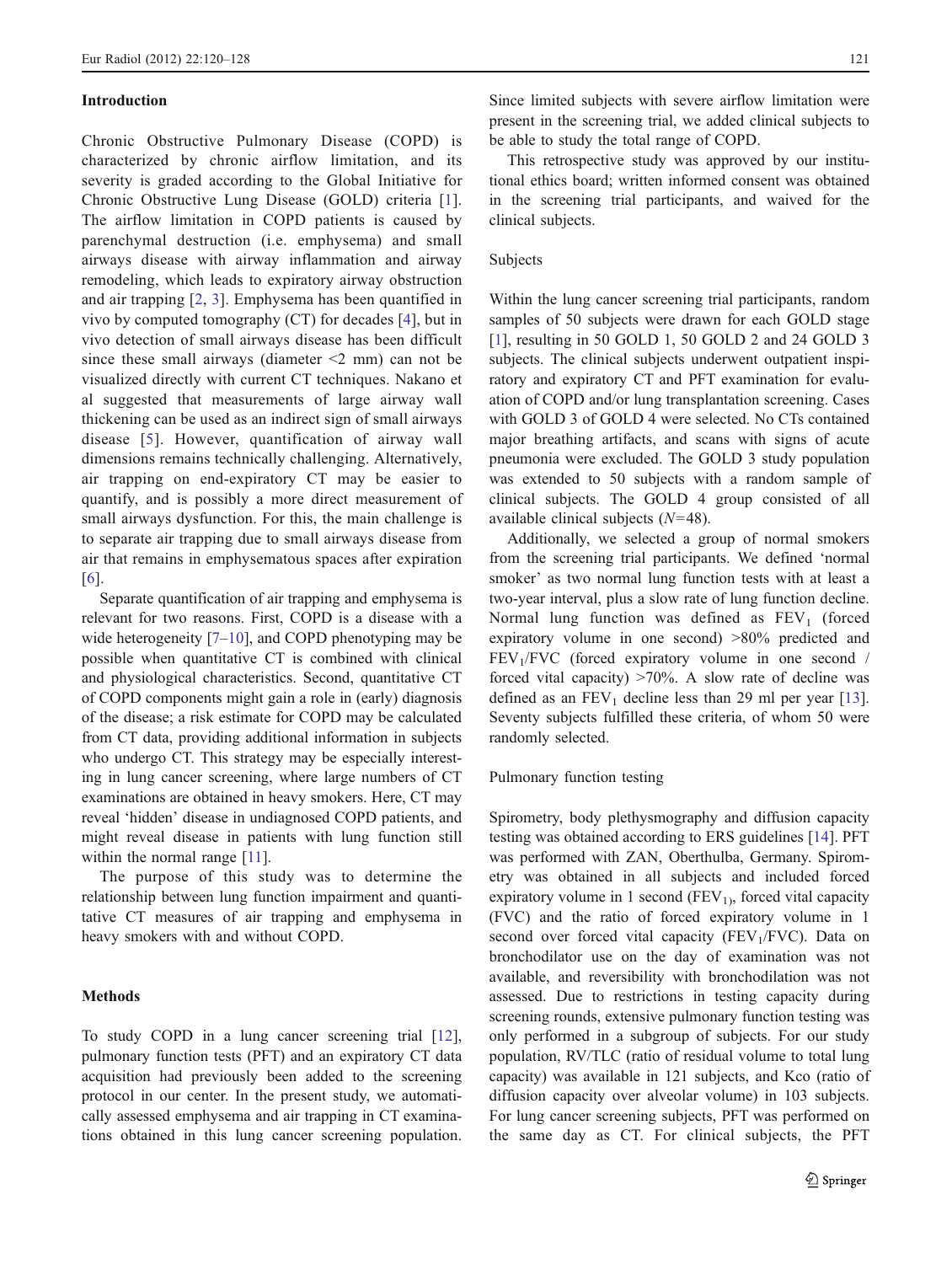performed closest to the CT date was selected (median 1 day, interquartile range 0–4 days).

## Computed tomography

Volumetric inspiratory CT and volumetric end-expiratory CT after standardized breathing instructions were obtained between July 2007 and September 2008. All CT examinations were performed without intravenous contrast medium, using 16 slice CT (Brilliance 16P, Philips Medical Systems, Cleveland, OH) and 0.75 mm collimation. Settings were adjusted to body weight: 120 kVp ( $\leq 80$  kg) or 140 kVp (>80 kg), both with 30 mAs, for inspiratory CT, and 90 kVp  $(\leq 80 \text{ kg})$  or 120 kVp (>80 kg), both with 20 mAs, for expiratory CT. A smooth reconstruction filter (B filter, Philips, Cleveland, OH ) was used, according to the protocol. Images with slice thickness of 1.0 mm at 0.7 mm increment were reconstructed from lung bases to lung apices.

The clinically evaluated patients that were added to the screening population, underwent volumetric inspiratory CT and volumetric end-expiratory CT after standardized breathing instructions between October 2003 and May 2010. CT was performed without any intravenous contrast medium. These CT examinations were acquired on various generations of CT equipment from the same vendor (Philips Medical Systems, Cleveland, OH) with 16x0.75 mm collimation on Brilliance 16P ( $N=16$ ) and Mx8000 IDT  $(N=12)$ ,  $40x0.625$  mm collimation on Brilliance 40 ( $N=8$ ), 64x0.625 mm collimation on Brilliance 64 ( $N=32$ ) or  $128x0.625$  mm collimation on Brilliance iCT (N=6). Exposure settings were: 100kVp or 120kVp, both with 130mAs, for inspiratory CT, and 80-120kVp with 10- 30mAs for expiratory CT. A sharp reconstruction filter (C kernel, Philips) was used, according to the clinical protocol. Images with slice-thickness of either 0.9 or 1.0 mm at 0.45 or 0.7 mm slice-spacing were reconstructed from lung bases to lung apices.

Emphysema and air trapping quantification

The lung parenchyma on inspiratory and expiratory CT data sets was automatically segmented [\[15](#page-7-0)]. Additionally, lung segmentation was checked visually, and those with major errors (see Appendix [1](#page-7-0)) were excluded. Subjects that were excluded were replaced by another random subject with a corresponding GOLD stage  $(N=16)$ . A noise reduction filter [\[16](#page-8-0)] was applied to decrease the influence of noise on the quantitative CT measurements.

The extent of emphysema was assessed by two widely used quantitative CT measures:

1) The percentage of lung voxels below -950HU in inspiration (IN−950) [\[17](#page-8-0), [18](#page-8-0)].

2) The HU value at the 15th percentile of the attenuation distribution histogram in inspiration (Perc<sub>15</sub>) [\[19](#page-8-0)].

The extent of air trapping was quantified by four different methods:

- 1) The percentage of lung voxels below -850HU in expiration (EXP<sub>-850</sub>) [[20,](#page-8-0) [21](#page-8-0)].
- 2) The percentage of lung voxels between -850HU and 910HU in expiration (EXP<sub>-850 to -910</sub>). To correct for air in emphysematous areas, method 1 was adjusted by excluding the voxels below -910HU, based on reference [[22](#page-8-0)].
- 3) The change in relative lung volume with attenuation values from -860HU to -950HU (RVC<sub>-860 to -950</sub>) between paired inspiratory and expiratory examinations [\[6](#page-7-0)]. Practically, the  $\text{RVC}_{860-950}$  is calculated using the formula: expiratory relative lung volume -860 to -950HU inspiratory relative lung volume  $_{-860}$  to  $_{-950HU}$ . In this, the relative lung volume<sub>-860 to -950HU</sub> is defined as the volume of voxels with attenuation values between −860 to -950HU divided by the volume of voxels with attenuation values above -950HU (i.e. limited lung volume, without emphysema) [[6\]](#page-7-0).
- 4) The expiration to inspiration ratio of mean lung density  $(E/I-ratio<sub>MLD</sub>)$  [[23](#page-8-0)–[25\]](#page-8-0).

## Data analysis

CT measurements were compared between the five groups (i.e. normal smokers and the four COPD stages) with analysis of covariance (ANCOVA), with age, height and sex as covariates. Univariate and multivariate linear regression analysis were performed to evaluate the relationship between lung function parameters (dependent variables) and the CT measurements (independent variables). Multivariate analysis incorporated CT emphysema (2 methods) and CT air trapping (4 methods), while age, sex and height were introduced as correction factors for PFT. In order to meet linear regression requirements, we used absolute values instead of the 'percentage of predicted value', as the latter often elicits a heteroscedastic distribution of the residuals to one side [\[26\]](#page-8-0). Furthermore, multicollinearity and the distribution of residuals was assessed for all models;  $FEV_1$  and  $IN_{-950}$  were log-transformed (logFEV<sub>1</sub> and logIN<sub>−950</sub>) as to obtain a normal distribution, and warrant symmetrical variance of the errors around zero (i.e. homoscedasticicy). Linear regression analyses were performed in the total cohort of 248 subjects, as well as in the 174 screening trial participants separately.

All statistical analyses were performed using SPSS software v15.0 (SPSS Inc, Chicago, Illinois, USA). A pvalue below 0.05 was considered statistical significant. Continuous data are given as mean±SD, unless indicated otherwise.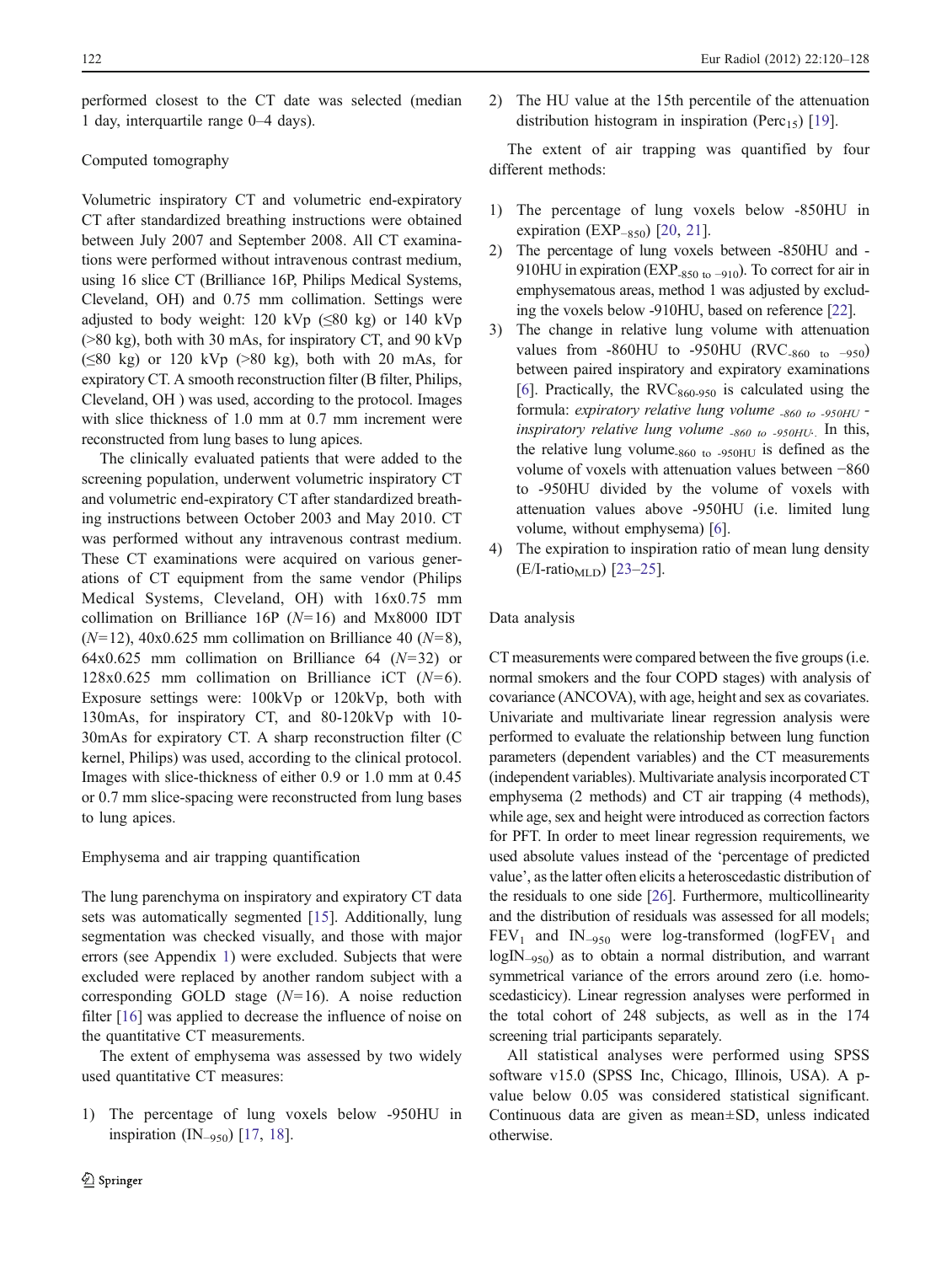Table 1 Patient characteristics, pulmonary function and quantitative CT measurements

|                                               | Controls $(n=50)$ |                            | GOLD1 $(n=50)$ GOLD2 $(n=50)$ | GOLD3 $(n=50)$   | GOLD4 $(n=48)$            |
|-----------------------------------------------|-------------------|----------------------------|-------------------------------|------------------|---------------------------|
| Male, $n$ $(\%)$                              | 50 (100)          | 48 (96)                    | 49 (98)                       | 37(74)           | 16(33)                    |
| Age (years)                                   | $62.8 \pm 5.8$    | $62.6 \pm 4.8$             | $62.8 \pm 5.5$                | $62.4 \pm 11$    | $55.5 \pm 7.3$            |
| Pulmonary Function                            |                   |                            |                               |                  |                           |
| Days between PFT and CT, median $[P25 - P75]$ | $0$ [-1]          | $0$ [-]                    | $0$ [-]                       | $0$ [0-3]        | $1 [0-2]$                 |
| $FEV1$ (L)                                    | $3.58 \pm 0.55$   | $3.18 \pm 0.52$            | $2.28 \pm 0.46$               | $1.26 \pm 0.31$  | $0.62 \pm 0.20$           |
| FEV1 (%predicted)                             | $105.4 \pm 11.5$  | $94.8 \pm 9.1$             | $68.9 \pm 9.3$                | $41.2 \pm 5.7$   | $21.7 \pm 5.1$            |
| $FEV_1/FVC$ (%)                               | $75.6 \pm 3.9$    | $65.3 \pm 4.1$             | $60.3 \pm 7.2$                | $42.2 \pm 7.6$   | $31.8 \pm 9.1$            |
| RV/TLC $(\%)$ <sup>a</sup>                    | $34.6 \pm 6.7$    | $35.7 \pm 7.4$             | $47.0 \pm 9.2$                | $56.8 \pm 7.0$   | $66.0 \pm 8.2$            |
| Kco (mmol/min/kPa/L) $b$                      | $1.32 \pm 0.23$   | $1.12 \pm 0.26$            | $1.20 \pm 0.30$               | $0.88 \pm 0.32$  | $0.72 \pm 0.22$           |
| CT Emphysema <sup>c</sup>                     |                   |                            |                               |                  |                           |
| $IN_{-950}$ (%)                               | $1.0 \pm 0.8$     | $2.1 \pm 1.7$ <sup>*</sup> | $3.4 \pm 5.2$ <sup>*†</sup>   | $11.6 \pm 10.0$  | $27.9 \pm 14.3$           |
| Perc <sub>15</sub> (HU)                       | $-906 \pm 20$     | $-919 \pm 12$              | $-920 \pm 19$ <sup>†</sup>    | $-938 \pm 21$    | $-960 \pm 22$             |
| CT Air trapping $\degree$                     |                   |                            |                               |                  |                           |
| $EX_{-850}$ (%)                               | $11.3 \pm 9.6$    | $16.5 \pm 14.4$            | $25.9 \pm 17.9$               | $50.0 \pm 16.8$  | $70.0 \pm 12.8$           |
| $EX_{-850to-910}$ (%)                         | $9.9 \pm 8.6$     | $13.8 \pm 11.0^*$          | $20.9 \pm 13.3$               | $31.4 \pm 9.9$   | $25.6 \pm 6.8^{\ddagger}$ |
| $\text{RVC}_{-860\text{to}-950}$ (%)          | $-54.2 \pm 18.3$  | $-60.0 \pm 13.8$           | $-49.2 \pm 16.2$ <sup>*</sup> | $-23.4 \pm 13.1$ | $-6.8 \pm 6.8$            |
| E/I-ratio <sub>MLD</sub> $(\%)$               | $84.5 \pm 4.2$    | $84.8 \pm 4.6$             | $88.4 \pm 4.5$                | $93.8 \pm 4.3$   | $97.5 \pm 1.8$            |

<sup>a</sup> 121 subjects  $(n=31, 20, 14, 23, 33,$  respectively) with bodyplethysmography measurements; <sup>b</sup> 103 subjects  $(n=30, 20, 15, 20, 18,$  respectively) with diffusion capacity measurements;  $\degree$  All categories are significantly different (p-value between <0.05 and <0.001), except when stated otherwise;  $*$  no significant difference compared to controls;  $*$  no significant difference compared to GOLD1;  $*$  no significant difference compared to GOLD3; IQR Interquartile range; IN−<sup>950</sup> =emphysema score below -950HU in inspiratory scan; Perc15 =emphysema score as 15th percentile of attenuation distribution curve in inspiratory scan; EXP−<sup>850</sup> =air trapping score below -850HU in expiratory scan; EXP-850to-910 =air trapping score between -850HU and -910HU in expiratory scan; RVC<sub>-860to-950</sub> =air trapping score as relative volume change between -860HU and -950HU; E/Iratio<sub>MLD</sub> =expiration to inspiration ratio of mean lung density

|                |  |  |  | <b>Table 2</b> Results of univariate linear regression analysis for quantita- |
|----------------|--|--|--|-------------------------------------------------------------------------------|
|                |  |  |  | tive CT measurements of emphysema and air trapping and pulmonary              |
| function tests |  |  |  |                                                                               |

|                           | logFEV <sub>1</sub> | FEV <sub>1</sub> /FVC | $RV/TLC$ <sup>a</sup> | Kco <sup>b</sup> |
|---------------------------|---------------------|-----------------------|-----------------------|------------------|
| CT Emphysema              |                     |                       |                       |                  |
| $logIN_{-950}$            | 0.53                | 0.61                  | 0.42                  | 0.52             |
| Perc <sub>15</sub>        | 0.44                | 0.53                  | 0.35                  | 0.45             |
| CT Air trapping           |                     |                       |                       |                  |
| $EX_{-850}$               | 0.69                | 0.72                  | 0.63                  | 0.44             |
| $EX_{-850to-910}$         | 0.25                | 0.33                  | 0.31                  | 0.18             |
| RVC <sub>-860to-950</sub> | 0.66                | 0.58                  | 0.51                  | 0.27             |
| $E/I$ -ratio $_{MLD}$     | 0.60                | 0.60                  | 0.56                  | 0.31             |
|                           |                     |                       |                       |                  |

Data given are r-squared  $(R^2)$  values, with  $p < 0.001$  for all results

 $a$  121 subjects with body box measurements;  $b$  103 subjects with diffusion capacity measurements;logIN−950= log-transformed emphysema score below -950HU in inspiratory scan; Perc15= emphysema score as  $15<sup>th</sup>$  percentile of attenuation distribution curve in inspiratory scan; EXP<sub>-850</sub>= air trapping score below -850HU in expiratory scan; EXP-850to-910= air trapping score between -850HU and -910HU in expiratory scan; RVC<sub>-860to-950</sub>= air trapping score as relative volume change between -860HU and -950HU; E/I-ratio<sub>MLD</sub> = expiration to inspiration ratio of mean lung density

#### Results

#### Study population characteristics

The majority were male and the average age was around 60 years, except for the subjects in the GOLD 4 group who were younger and more often female (Table 1). CT emphysema and CT air trapping results were worse in the COPD cases when compared to the smokers with normal lung function, and the results worsened in the subsequent COPD stages. Differences were significant except for IN−<sup>950</sup> between normal smokers to GOLD2, Perc15 between GOLD1 and GOLD2,  $EXP_{-850}$  to  $-910$  and  $E/I$ -ratio<sub>MLD</sub> between normal smokers and GOLD1, RVC-860 to <sup>−</sup><sup>950</sup> between normal smokers and GOLD2, and EXP<sub>-850 to  $-910$ </sub> between GOLD3 and GOLD4.

#### Univariate regression analysis

Quantitative CT measurements showed moderate to strong association with lung function parameters of airflow limitation (R-squared values ranging from 0.25 to 0.72, p <0.001 (Table 2, Fig. [1\)](#page-5-0). CT emphysema measurements were better correlated to Kco compared to RV/TLC. Also, CT air trapping measurements were better correlated to RV/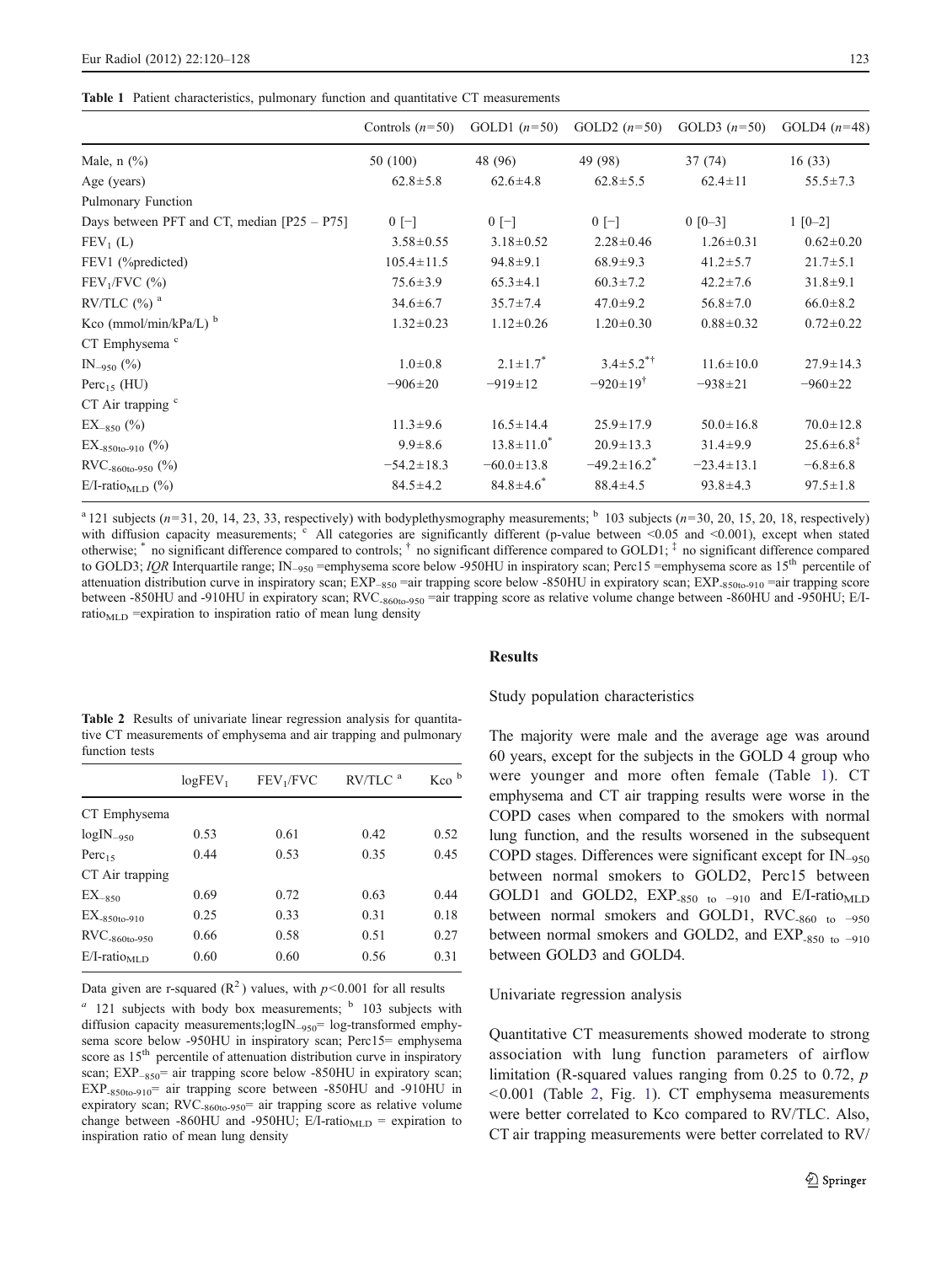

 $\underline{\textcircled{\tiny 2}}$  Springer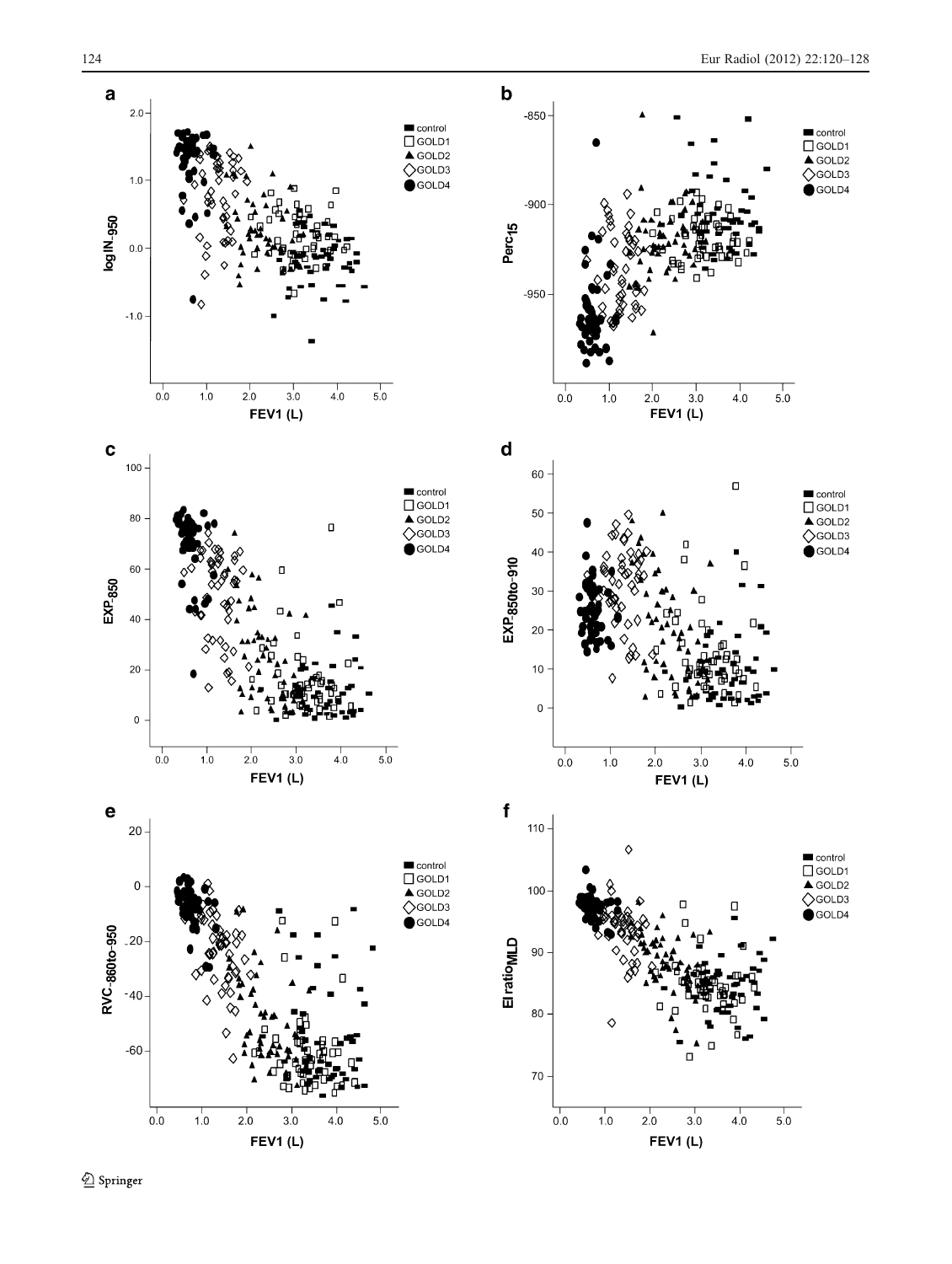<span id="page-5-0"></span>Fig. 1 Graphical illustration of the relationship between quantitative CT measurements and airflow obstruction (FEV1). The relationship between the quantitative CT measures and the forced expiratory volume in one second (FEV1). A log-transformed emphysema score below -950HU in inspiratory scan (logIN-950) versus FEV1; B emphysema score as 15th percentile of attenuation distribution curve in inspiratory scan (Perc15) versus FEV1; C air trapping score below - 850HU in expiratory scan (EXP-850) versus FEV1; D air trapping score between -850HU and -910HU in expiratory scan (EXP-850 to - 910) versus FEV1; E air trapping score as relative volume change between -860HUand -950HU (RVC-860 to -950) versus FEV1; F expiration to inspiration ratio of mean lung density (E/I-ratioMLD) versus FEV1; GOLD global initiative for chronic obstructive lung disease

TLC compared to Kco. These findings did not change when only the screening trial participants were included, though the associations were weaker after exclusion of the more severely affected subjects (Appendix [2\)](#page-7-0).

#### Multivariate regression analysis

Testing of collinearity and residuals showed a variance inflation factor below 10 [\[27](#page-8-0)] in all models (max: 3.85), and a normal, homoscedastic distribution of residuals. The multivariate CT models largely explained the variability in airflow limitation; R-squared value 0.68 to 0.83 (Table 3). This pattern did not change when only the screening trial participants were included, though the explained variance was lower after exclusion of the more severely affected subjects; R-squared value 0.49 to 0.59 (Table 3).

## **Discussion**

In a population that covered the range of airflow limitation from mild to very severe obstruction, we showed that the combination of quantitative CT measurements of emphysema and air trapping is strongly associated with lung function impairment, and explains a large proportion of the variability in airflow limitation.

Previous studies have addressed the small airways disease component in COPD by quantitative CT, but used large airway wall dimensions as a surrogate for small airways disease [\[28\]](#page-8-0). Nakano et al reported on the combination of large airway wall thickening and quantitative emphysema to explain lung function variability and to detect COPD subgroups. They evaluated 114 smokers, and showed that quantitative CT measurements of emphysema and airways wall thickness explained 23% to 49% of lung function variability [[28\]](#page-8-0). In the present study we found a higher R-squared value;  $68\%$  to  $83\%$  for the whole study population, and 49% to 58% in the screening participants only. This difference in explained variance compared to the study of Nakano et al., who found an R-squared of 23% to 49%, is likely due to the fact that air trapping is a more direct measure of small airways dysfunction compared to airway wall thickness. Additionally, part of the increase may be due to differences between the study populations. Previously, Nakano et al showed that airway wall thickening in CT closely correlates with small airway dimensions in histological specimens, and thus can be used as an indirect sign of small airways disease [\[5](#page-7-0)]. Other groups have shown that the correlation between large airway measurements and lung function parameters increases with subsequent airway generations [\[29](#page-8-0)–[32](#page-8-0)]. This supports our view that the signal is strongest in the more peripheral airways. Additionally, quantification of airway wall dimensions remains technically challenging, especially in the more distal generations (i.e. beyond the fifth generation). Therefore, assessment of air trapping with quantitative

Table 3 Results of multivariate linear regression for quantitative CT measurements of emphysema and air trapping and pulmonary function tests

| CT Model                                  | All subjects $(N=248)$ |          | Subanalysis $(N=174)$ <sup>a</sup> |          |  |
|-------------------------------------------|------------------------|----------|------------------------------------|----------|--|
|                                           | logFEV1                | FEV1/FVC | $log$ FEV1                         | FEV1/FVC |  |
| $logIN_{-950}$ + $EXP_{-850}$             | 0.81                   | 0.76     | 0.54                               | 0.58     |  |
| $logIN_{-950}$ +EXP <sub>-850to-910</sub> | 0.75                   | 0.72     | 0.51                               | 0.56     |  |
| $logIN_{-950}$ +RVC <sub>-860to-950</sub> | 0.83                   | 0.75     | 0.53                               | 0.55     |  |
| $logIN_{-950}$ +E/I-ratio <sub>MLD</sub>  | 0.81                   | 0.76     | 0.54                               | 0.57     |  |
| Perc15 $+EXP_{-850}$                      | 0.81                   | 0.75     | 0.54                               | 0.55     |  |
| Perc15 + $EXP_{-850to-910}$               | 0.71                   | 0.68     | 0.49                               | 0.49     |  |
| Perc15 +RVC <sub>-860to-950</sub>         | 0.83                   | 0.75     | 0.55                               | 0.56     |  |
| Perc15 $+E/I$ -ratio <sub>MLD</sub>       | 0.79                   | 0.73     | 0.51                               | 0.51     |  |

Data given are r-squared  $(R^2)$  values

<sup>a</sup> Lung cancer screening trial participants only, controls to GOLD III; logIN−950= log-transformed emphysema score below -950HU in inspiratory scan; Perc15= emphysema score as 15<sup>th</sup> percentile of attenuation distribution curve in inspiratory scan; EXP<sub>-850</sub>= air trapping score below -850HU in expiratory scan; EXP<sub>-850to-910</sub>= air trapping score between -850HU and -910HU in expiratory scan; RVC<sub>-860to-950</sub>= air trapping score as relative volume change between -860HU and -950HU;  $E/I$ -ratio<sub>MLD</sub> = expiration to inspiration ratio of mean lung density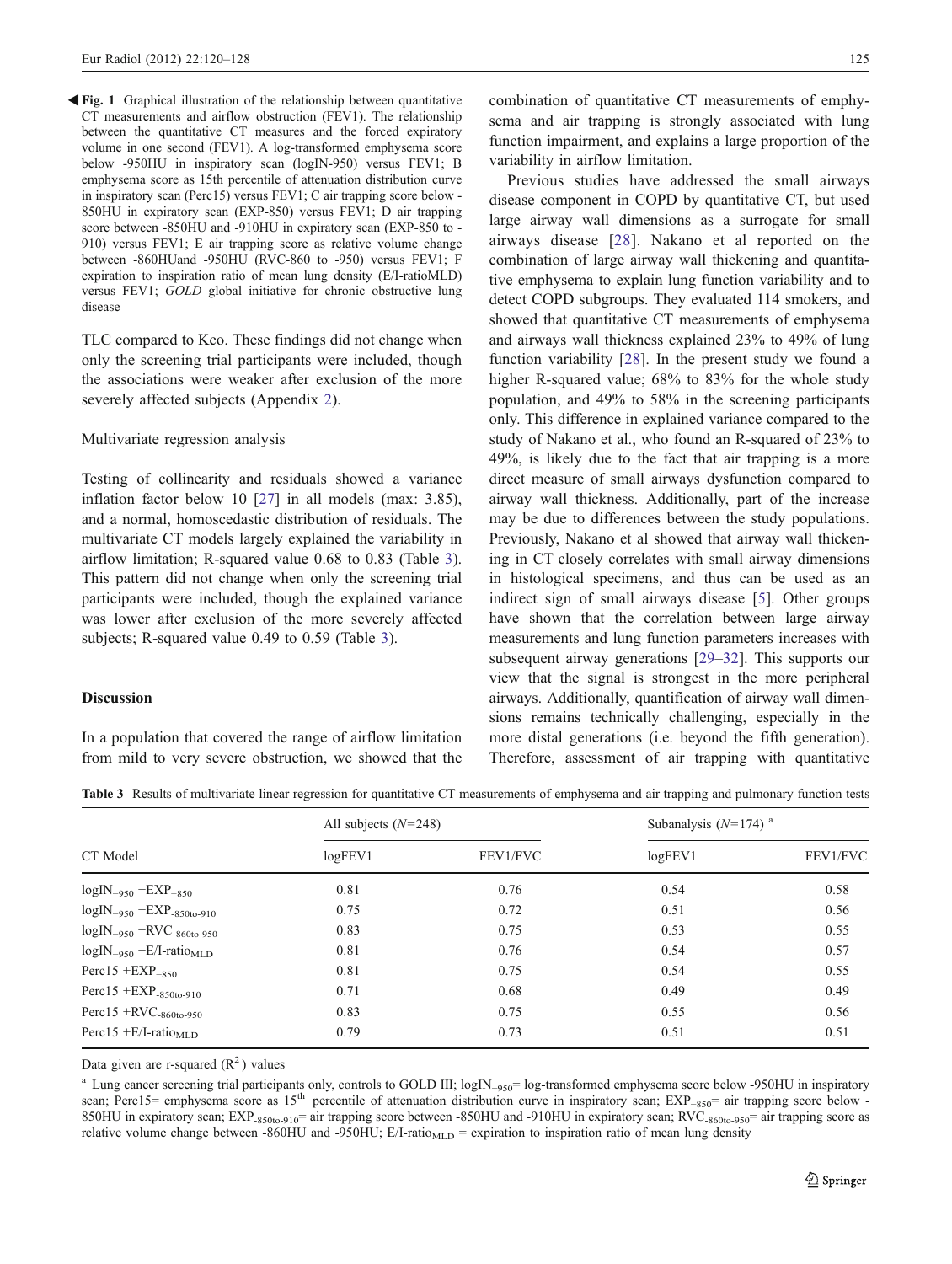measures in expiratory CT may also have important technical benefits. Although there is an increase in radiation dose for an additional expiratory CT acquisition, this is limited; in our screening trial protocol the effective radiation dose was less than 0.65 mSv for the additional expiratory CT acquisition.

Previously, the univariate relationship between quantitative CT measures and lung function in COPD is reported in a few studies [[23](#page-8-0)–[25,](#page-8-0) [33,](#page-8-0) [34\]](#page-8-0). In these studies, correlation coefficients between E/I-ratio<sub>MLD</sub> and FEV<sub>1</sub> of 0.45 and 0.64 ( $p$  < 0.001) are reported, which is lower than what we found. Reported correlation coefficients with RV/TLC are between 0.54 and 0.71, which is also slightly lower than our results. These differences may well be due to differences in study populations, since our study population was larger and equally covered all the stages of COPD. Further, RVC<sub>-860 to</sub> <sup>−</sup><sup>950</sup> has been previously studied by Matsuoka and colleagues in a cohort of 36 COPD subjects with GOLD stage 1–4 [[6\]](#page-7-0). They found correlation coefficients of 0.80 and 0.78 between this CT air trapping measure and  $FEV_1$  and  $FEV_1/FVC$ , respectively [\[6\]](#page-7-0). Despite the considerably smaller study population their results are comparable to ours, both for the whole population, and the less severely affected trial participants only. Last, the EXP−<sup>850</sup> method has been published only in abstract format [[20\]](#page-8-0), and was previously used in asthma research for quantification of air trapping [\[21\]](#page-8-0).

One has to be careful with the conclusion that one method is better than the other, given the absence of a clear reference standard for either emphysema or air trapping in our study. In fact, the main purpose of our study was to assess how well the quantitative CT measurements can explain the lung function impairment, instead of testing for the optimal method. Nevertheless, we feel that air trapping measurements that combine inspiratory and expiratory CT data may be preferable when ones purpose is to quantify the individual disease components in COPD (i.e. emphysema and small airways disease). This radiologic separation of disease components may be a next step in further defining morphologic phenotypes within COPD. The solely expiratory measurement of air trapping (i.e. EXP−850) is not useful for this purpose, because it does not correct for air that remains in emphysematous spaces on end-expiratory CT; it thus combines quantification of emphysema and small airways disease in one measure. Therefore, we intended to eliminate emphysema from this measurement by calculating the  $EXP_{-850to-910}$ , since Gevenois et al demonstrated that voxels with a density below -910HU on expiratory CT represent emphysema [\[22](#page-8-0)]. However, the performance of the models including this measure were worse, which makes us believe that the air trapping measurements that combine inspiration and expiration CT data will outperform the EXP-850to-910 when confronted with a proper reference standard.

Since only a moderate number of GOLD3 and no GOLD4 subjects were present in the screening trial, we added clinical subjects with advanced airflow limitation to our study population. Unfortunately, the inspiratory radiation exposure and the reconstruction kernel used were not identical in the clinical and screening subjects. Despite the differences, the selection of clinical subjects was reasonably the best achievable option to investigate the total spectrum of COPD. The use of two different reconstruction filters and a difference in inspiratory radiation dose may have had some influence on the quantitative CT measurements [\[35](#page-8-0)–[38](#page-8-0)]. However, it has also been suggested that dose-reduction to as low as 20mAs can be applied without clinical importance [\[39](#page-8-0)–[41](#page-8-0)]. Moreover, after analyzing only the screening trial participants, examined with a single CT system and protocol, the pattern of univariate- and multivariate regression analysis remained the same as in the total population, though was less strong after exclusion of the 74 more severely affected cases. These findings support the validity of our conclusions.

Our study has some limitations. First, there is no good reference standard for air trapping, which is an in vivo phenomenon. This limitation makes it difficult to prove that the combined inspiratory-expiratory air trapping measurements are the best methods to quantify air trapping outside emphysematous spaces. Second, CT data acquisitions were not spirometrically controlled, which would enable a standardized inspiration and expiration level. Nevertheless, its absence strengthens the generalizability of our results since spirometer-gated CT is not widely applied. Despite these limitations, the combination of CT emphysema and CT air trapping explains a large part of the lung function variability. Third, we acknowledge that spirometry was obtained before bronchodilator administration, and that some asthma, whether or not coexisting with COPD, can be present. However, this likely concerns only a small amount of heavy smoking subjects. Last, we used a retrospective design and added a separate patient group due to the paucity of severely obstructed subjects in the screening group. However, this was the best achievable option to investigate the total spectrum of COPD. Moreover, although the explained variance decreased, the pattern found did not change after exclusion of the severely affected subjects.

In summary, quantitative CT measures of emphysema and air trapping are strongly associated with airflow limitation in a population that covers the total range of airflow limitation; the combination of CT emphysema and air trapping, as simple density measurements on paired inspiratory and expiratory CT images, explains around three-quarters of the lung function variability in such a population of COPD subjects. We suggest that these measures might gain a role in the identification of subjects with suspected lung function impairment, based on radiological data, and might prove useful in phenotyping COPD. This may be especially interesting in lung cancer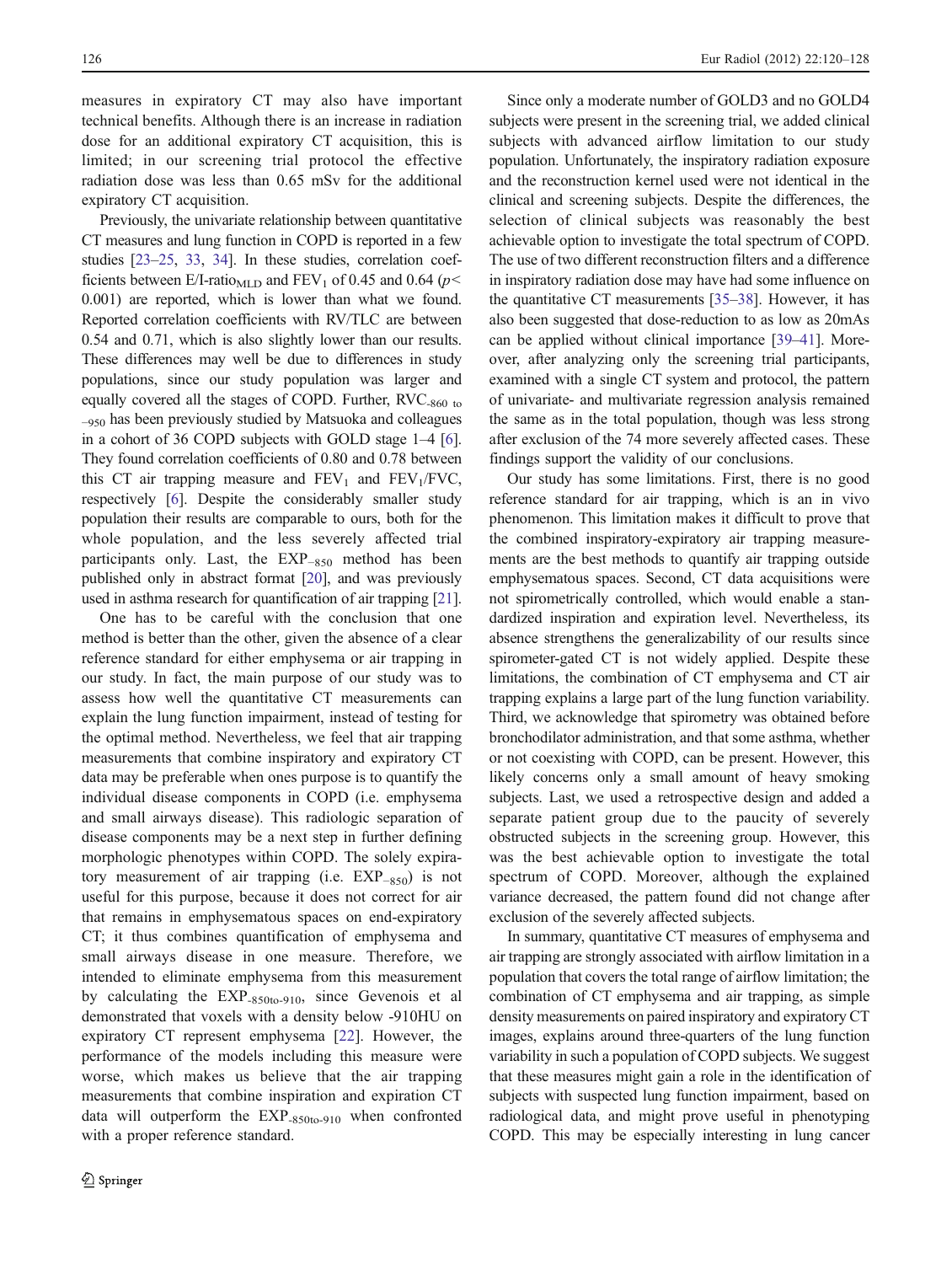<span id="page-7-0"></span>screening, where large numbers of examinations are obtained in heavy smokers.

Open Access This article is distributed under the terms of the Creative Commons Attribution Noncommercial License which permits any noncommercial use, distribution, and reproduction in any medium, provided the original author(s) and source are credited.

# Appendix 1

To score lung segmentation the observer was able to scroll through the entire scan with a semi-translucent colour overlay of the segmentation. This overlay could be removed and replaced at any time. The guidelines for scoring, as provided to the observers, was as follows:

Excellent: over 95% of the segmentation is correct Minor errors: 80-95% of the segmentation is correct Major errors: 50-80% of the segmentation is correct Totally wrong: less than 50% of the segmentation is correct

## Appendix 2

Table 4 Results of univariate linear regression analysis for quantitative CT emphysema and air trapping measurements and pulmonary function tests in a subset of  $174$  subjects  $\frac{12}{3}$ 

|                           | logFEV <sub>1</sub> | FEV <sub>1</sub> /FVC | $RV/TLC$ <sup>b</sup> | Kco <sup>c</sup>   |
|---------------------------|---------------------|-----------------------|-----------------------|--------------------|
| CT emphysema              |                     |                       |                       |                    |
| $logIN_{.950}$            | $0.25^*$            | $0.46^*$              | $0.07^{\ddagger}$     | $0.25^*$           |
| Perc <sub>15</sub>        | $0.14*$             | $0.35^*$              | 0.03 <sup>NS</sup>    | $0.16*$            |
| CT air trapping           |                     |                       |                       |                    |
| $EX_{-850}$               | $0.41$ <sup>*</sup> | $0.54$ <sup>*</sup>   | $0.24$ <sup>*</sup>   | $0.15^*$           |
| $EX_{-850to-910}$         | $0.36*$             | $0.44*$               | $0.24*$               | $0.11^{\dagger}$   |
| RVC <sub>-860to-950</sub> | $0.28*$             | $0.21$ <sup>*</sup>   | $0.08^{\ddagger}$     | 0.01 <sup>NS</sup> |
| $E/I$ -ratio $MLD$        | $0.34*$             | $0.34*$               | $0.27$ <sup>*</sup>   | $0.09^{\dagger}$   |

Data given are r-squared  $(R^2)$  values

<sup>a</sup> Lung cancer screening trial participants only, controls to GOLD3;  $<sup>b</sup>$ </sup> 71 subjects with body box measurements; <sup>c</sup> 70 subjects with diffusion capacity measurements

\*  $p$  < 0.001;  $\frac{1}{2}$  p < 0.01;  $\frac{1}{2}$  p < 0.05; <sup>NS</sup> not significant; logIN<sub>-950</sub> = logtransformed emphysema score below -950HU in inspiratory scan; Perc15 = emphysema score as 15th percentile of attenuation distribution curve in inspiratory scan;  $EXP_{.850} =$  air trapping score below -850HU in expiratory scan;  $EXP_{-850to-910}$  = air trapping score between -850HU and -910HU in expiratory scan;  $\text{RVC}_{-860\text{to}-950}$  = air trapping score as relative volume change between -860HU and - 950HU; E/I-ratio<sub>MLD</sub> = expiration to inspiration ratio of mean lung density

#### References

- 1. Global Initiative for Chronic Obstructive Pulmonary Disease. Global strategy for the diagnosis, management, and prevention of chronic obstructive pulmonary disease (2009) Available at [http://](http://www.goldcopd.com) [www.goldcopd.com.](http://www.goldcopd.com) Accessed March 2011
- 2. Pauwels RA, Buist AS, Calverley PM, Jenkins CR, Hurd SS (2001) Global strategy for the diagnosis, management, and prevention of chronic obstructive pulmonary disease. NHLBI/WHO Global Initiative for Chronic Obstructive Lung Disease (GOLD) Workshop summary. Am J Respir Crit Care Med 163:1256–1276
- 3. Hogg JC (2004) Pathophysiology of airflow limitation in chronic obstructive pulmonary disease. Lancet 364:709–721
- 4. Muller NL, Staples CA, Miller RR, Abboud RT (1988) "Density mask". An objective method to quantitate emphysema using computed tomography. Chest 94:782–787
- 5. Nakano Y, Wong JC, de Jong PA, Buzatu L, Nagao T, Coxson HO, Elliott WM, Hogg JC, Pare PD (2005) The prediction of small airway dimensions using computed tomography. Am J Respir Crit Care Med 171:142–146
- 6. Matsuoka S, Kurihara Y, Yagihashi K, Hoshino M, Watanabe N, Nakajima Y (2008) Quantitative assessment of air trapping in chronic obstructive pulmonary disease using inspiratory and expiratory volumetric MDCT. AJR Am J Roentgenol 190:762– 769
- 7. Reilly JJ (2008) COPD and declining FEV1–time to divide and conquer? N Engl J Med 359:1616–1618
- 8. Rennard SI, Vestbo J (2008) The many "small COPDs": COPD should be an orphan disease. Chest 134:623–627
- 9. Han MK, Agusti A, Calverley PM, Celli BR, Criner G, Curtis JL, Fabbri LM, Goldin JG, Jones PW, MacNee W, Make BJ, Rabe KF, Rennard SI, Sciurba FC, Silverman EK, Vestbo J, Washko GR, Wouters EF, Martinez FJ (2010) Chronic obstructive pulmonary disease phenotypes: the future of COPD. Am J Respir Crit Care Med 182:598–604
- 10. Agusti A, Calverley PM, Celli B, Coxson HO, Edwards LD, Lomas DA, MacNee W, Miller BE, Rennard S, Silverman EK, Tal-Singer R, Wouters E, Yates JC, Vestbo J (2010) Characterisation of COPD heterogeneity in the ECLIPSE cohort. Respir Res 11:122
- 11. Hoop BJ, Mohamed Hoesein F, Zanen P, Gietema HA, van Ginneken B, Isgum I, Mol C, van Klaveren R, Dijkstra A, Boezen H, Groen H, Postma D, Lammers JW, Prokop M (2011) CTquantified emphysema in heavy smokers: predictive value for rate of lung function decline. Thorax. doi[:10.1136/thx.2010.145995](http://dx.doi.org/10.1136/thx.2010.145995)
- 12. van Iersel CA, de Koning HJ, Draisma G, Mali WP, Scholten ET, Nackaerts K, Prokop M, Habbema JD, Oudkerk M, van Klaveren RJ (2007) Risk-based selection from the general population in a screening trial: selection criteria, recruitment and power for the Dutch-Belgian randomised lung cancer multi-slice CT screening trial (NELSON). Int J Cancer 120:868–874
- 13. Quanjer PH, Tammeling GJ, Cotes JE, Pedersen OF, Peslin R, Yernault JC (1993) Lung volumes and forced ventilatory flows. Report Working Party Standardization of Lung Function Tests, European Community for Steel and Coal. Official Statement of the European Respiratory Society. Eur Respir J Suppl 16:5–40
- 14. Miller MR, Crapo R, Hankinson J, Brusasco V, Burgos F, Casaburi R, Coates A, Enright P, van der Grinten CP, Gustafsson P, Jensen R, Johnson DC, MacIntyre N, McKay R, Navajas D, Pedersen OF, Pellegrino R, Viegi G, Wanger J (2005) General considerations for lung function testing. Eur Respir J 26:153–161
- 15. van Rikxoort EM, de Hoop B, Viergever MA, Prokop M, van Ginneken B (2009) Automatic lung segmentation from thoracic computed tomography scans using a hybrid approach with error detection. Med Phys 36:2934–2947